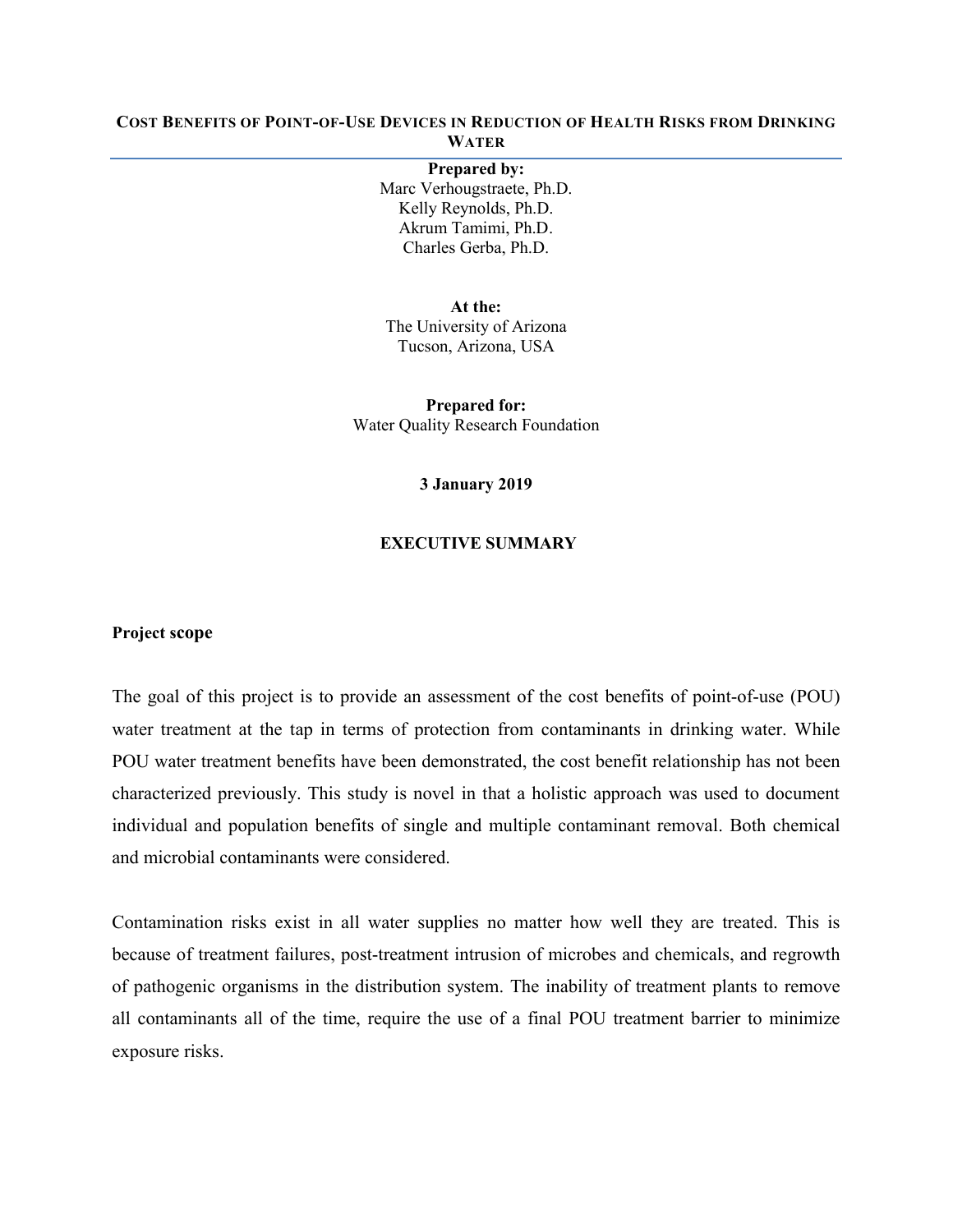Risk of chemicals in water usually takes years or most of a lifetime to result in adverse effects. Municipal drinking water is typically regulated so that the level of cancer risk from a contaminant is less than one in a million per lifetime. Such rare events mean that the investment of lifetime POU costs to prevent an already small amount of illness must be considered in the routine cost benefit. However, occasionally accidental contamination of drinking water supplies occur, resulting in higher risk probabilities, such as with the recent lead contamination event in Flint, MI.

Exposure to waterborne microbes may cause acute, chronic or fatal effects, resulting in large associated costs. Unlike chemical risks, which usually take years or most of a lifetime of exposure to have an adverse effect, risk of illness from microorganisms are immediate. Thus, the benefit of a POU barrier is also immediate, ultimately resulting in greater benefits relative to POU investment costs. Since even one pathogen ingested is capable of causing disease, there is no level in water that is considered safe. Thus, the USEPA set the MCLG for pathogens in water at zero. To control waterborne disease pathogens in drinking water, the USEPA has set treatment standards to reduce the numbers of pathogens so the risk of infection is no greater than 1:10,000 per year.

Municipal water systems as well as unregulated private supplies are consistently linked to drinking water outbreaks. Even when water supplies meet regulatory standards and guidelines, additional POU treatment further reduces the risk of exposures and adverse outcomes since federal maximum contaminant levels (MCL) are based on acceptable risk limits and not elimination of risk.

## **Approach**

Publically available data from various field water monitoring and treatment efficacy studies were used to determine risks of exposure pre- and post-POU treatment. Data was accessed from peerreviewed literature and government or non-profit stakeholder websites, whenever possible. From these sources, optimal treatment and associated costs relative to target contaminants (arsenic, nitrates, lead, chromium, disinfection by-products, and microorganisms) and POU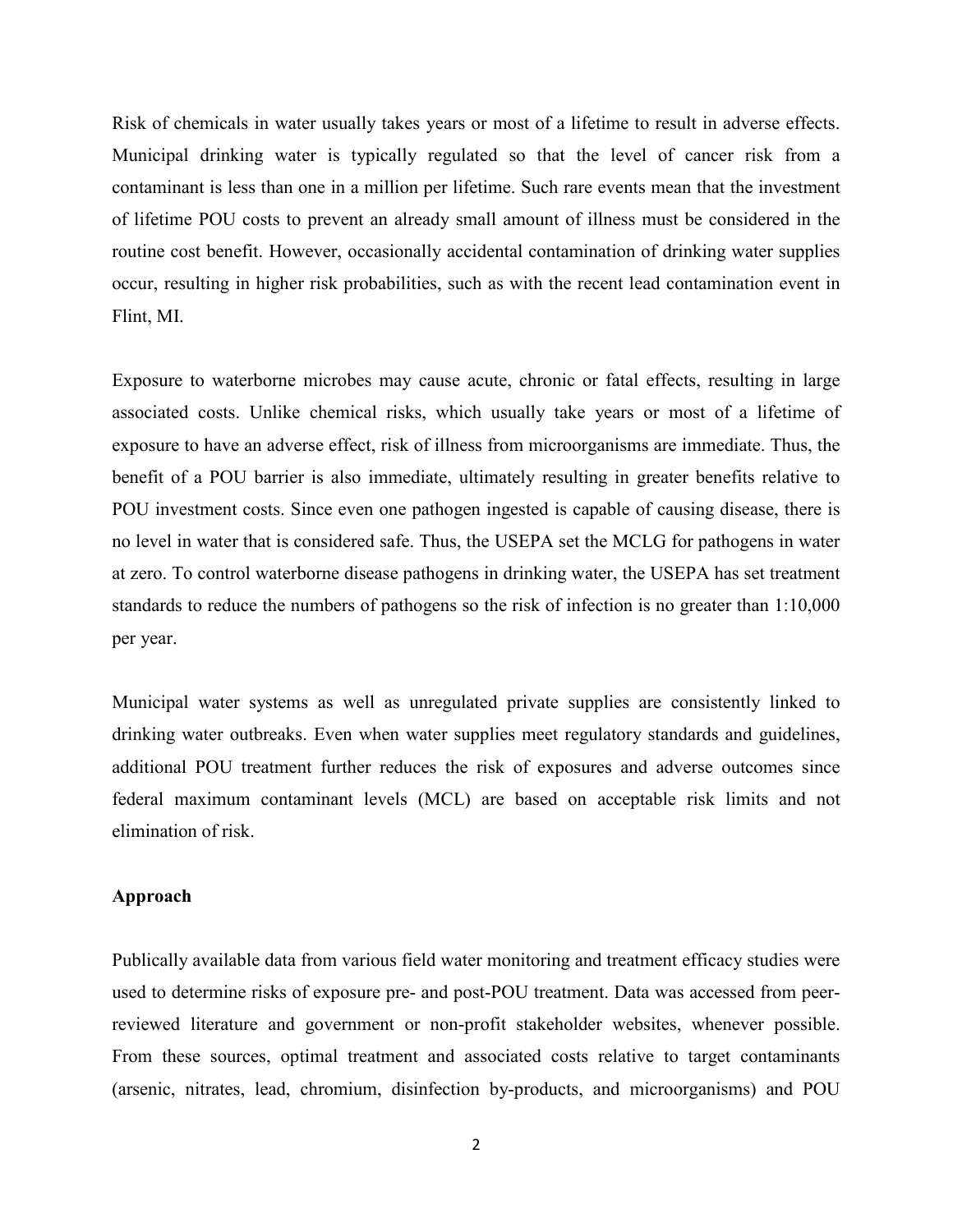treatment technologies (reverse osmosis, activated carbon, UV treatment, adsorptive media, pour-through granular activated carbon pitcher filter, distillation, and ion exchange softeners) were examined. In addition, NSF/ANSI optimal contaminant efficacy requirements were evaluated.

Adverse health outcomes were also assessed from various publically available, peer-reviewed literature and government or non-profit stakeholder websites. Given that health outcomes vary based on population and regional variations, average risk values were considered in addition to 95% upper and lower confidence intervals.

Costs of POU devices were calculated from a number of sources in the public literature and are known to vary widely. Cost calculators are provided with this report so that the tools can be modified to reflect specific treatment and cost benefit analyses. For some contaminants (i.e., arsenic) calculating the cost benefit of a POU intervention included the cost of the POU (initial investment plus maintenance and unit replacement projections) compared to savings due to averted costs of disease burden. Costs per unit risk reduction were considered with a lifetime (70 years) POU investment and a 5 year replacement rate. For microbes, annual POU costs were averaged over a 5 year estimated product lifetime and compared with yearly associated health costs.

Costs and benefits were considered on both an individual and population level where appropriate and as permitted by theoretical estimates considering adverse outcome probabilities and evaluations of certain adverse outcomes (i.e., a 100% chance of occurrence).

## **Results**

*Arsenic*. Individual and cumulative cost benefits were calculated for select chemical and microbial contaminants. Based on the available health information, the population savings related to POU usage and averted cancer due to arsenic totals \$1.6B per year. The cost to implement a national POU intervention is estimated at \$169.8B the first year. Thus, under water quality conditions that meet the USEPA arsenic MCL, it would not be cost-effective to supply a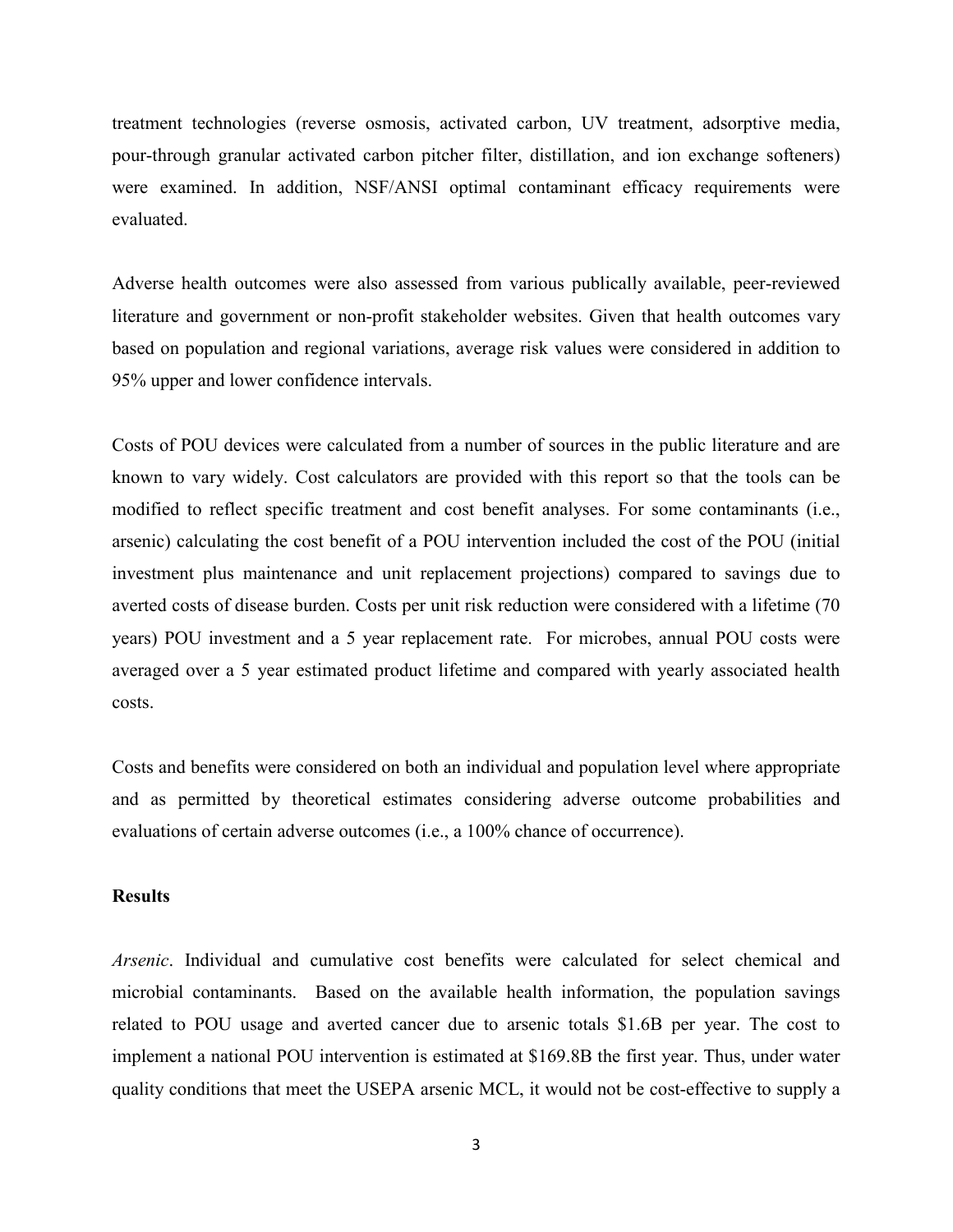POU device in every U.S. household for arsenic removal alone. However, for the individual who experiences the one in a million chance of cancer, preventing illness has the benefit of \$36,388 for averting the costs of that cancer case.

*Nitrate*. Nitrate exposures leading to documented adverse health outcomes are extremely rare. Even though POU devices remove up to 95% of nitrates from tap water supplies, exposures in the most high risk group (i.e., infants less than 6 months old) rarely exceed acceptable risk standards or measurable health effects. Given low risk, there is little benefit to POU applications for nitrate risk reduction and costs outweigh any anticipated benefits.

*Lead*. There is no safe level of lead in drinking water and any exposure results in unacceptable risks. However, lead is a common water contaminant at low levels. Reduction of lead exposures is always beneficial to health but may not always be cost beneficial. In this study we examined data that relates lead levels in water to human illnesses and cognitive development impacts considering typical U.S. concentration scenarios and also levels reported in the Flint, MI outbreak, where a change in source water and treatment protocols resulted in a dramatic spike in lead exposures for the local community. Increased benefits of POU removal of lead relative to costs are dependent on initial water lead concentrations. In general, the economic breakeven points occur when the initial water lead concentrations are  $>37.4$   $\mu$ g/L. While more than 3% of the population is estimated to drink water that exceeds the lead action level of 15  $\mu$ g/L, exceeding the breakeven cost concentration is considered rare. Recently, the breakeven point was exceeded for the community of Flint, MI. Cost associated with this case study approaches a lifetime economic loss of \$269M or \$2,695 per person. A community wide POU intervention for lead removal would have cost just \$52M.

Little information is available relative to costs and benefits of POU water treatment for the many emerging contaminants identified in water. Chromium VI was evaluated for cost benefit reduction in this study. While the literature was reviewed and background and discussion presented, the lack of reported adverse health outcomes stemming from hexavalent chromium due to drinking water consumption in humans makes it difficult to calculate POU risk reductions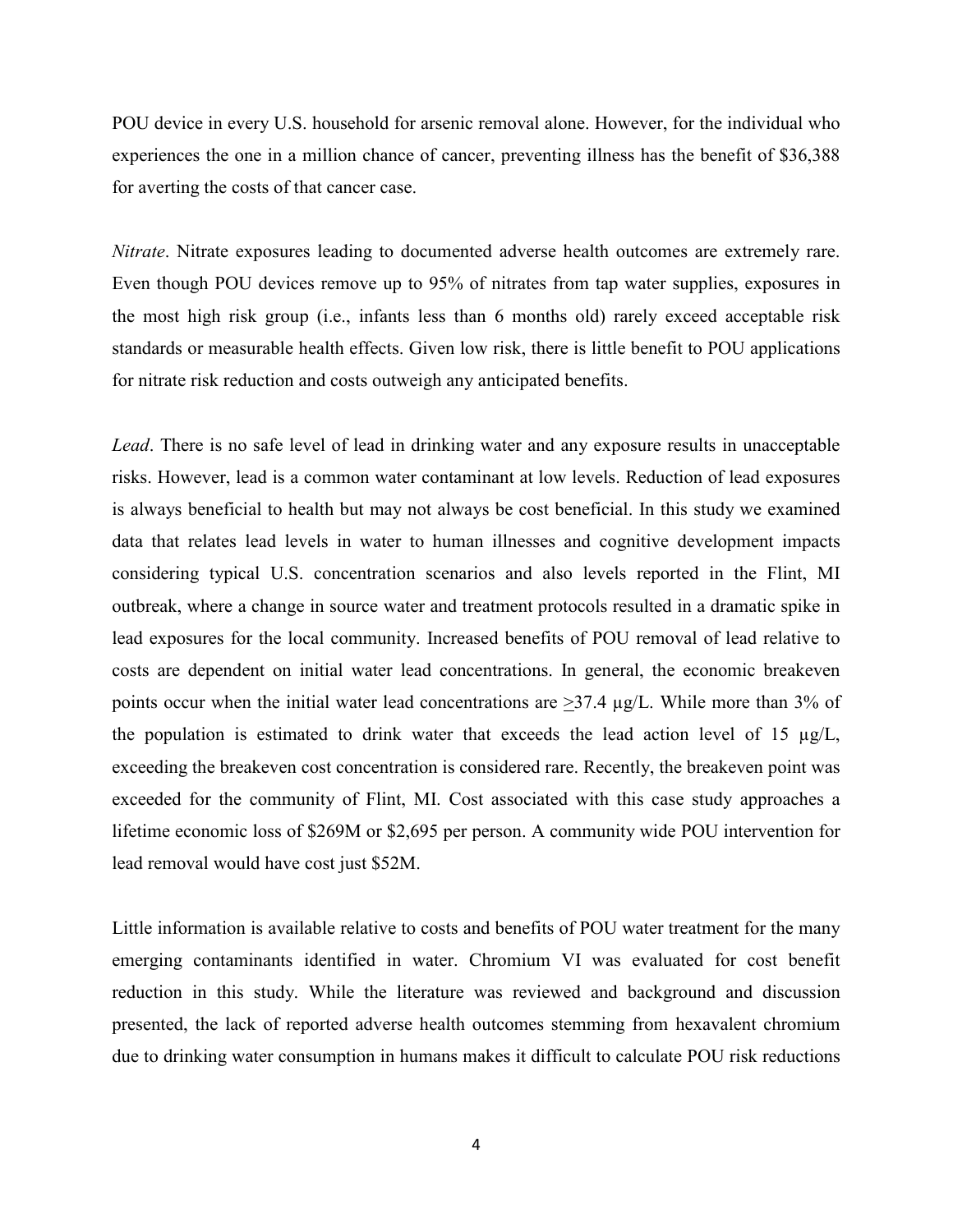or cost benefit.  $Cr^6$  exposures are considered higher via the inhalation route, suggesting the need for future studies on POE/POU interventions targeting showerhead filtration.

Similar to arsenic, carcinogenic effects from disinfection by-products are rare in the U.S. population and occur over long periods of time. Researchers estimate THM exposure cancer risks to be 29 per million resulting in a total medical cost of \$108.8M per year for the U.S. population. In this study we considered reported and NSF/ANSI certified POU removal efficacies for disinfection by-products in water. Cost per POU risk reduction was >\$260M. With such small risks and associated POU benefits for THM removal, costs outweigh the benefits on a population level. On an individual level and assuming a certainty of cancer occurring, the savings related to POU usage and averted cancer (bladder and colorectal) due to disinfection byproducts in water averages \$197,284 per case compared to the individual's lifetime costs for a POU intervention at  $\geq$  \$7,644.

Microorganisms resulted in the greatest cost benefit in this study, considering gastrointestinal illnesses, chronic sequelae and mortality caused by drinking water contaminants. Risk assessment and epidemiological studies indicate that more than 9M cases of acute gastrointestinal illness, 618,047 sequelae cases, and 1,470 mortalities associated with drinking water occur annually. POU treatment is expected to reduce these outcomes by at least 35% and a single POU device may remove a variety of viruses, bacteria and protozoa from water, increasing the cost benefit. Thus, the highest cost-effectiveness is seen when the totality of disease burden (acute, chronic sequelae, and mortality) from all pathogens is considered, resulting in an overall cost per averted disease case of \$3,784 annually. The commonality of waterborne disease makes it cost-effective to prevent such illness with the relatively low-cost purchase of a POU device (\$380 per year per household).

# **Conclusions**

Consideration of all contaminants listed in this study shows that POU device use in the U.S. is cost beneficial given the wide range of contaminants potentially present in drinking water. Much